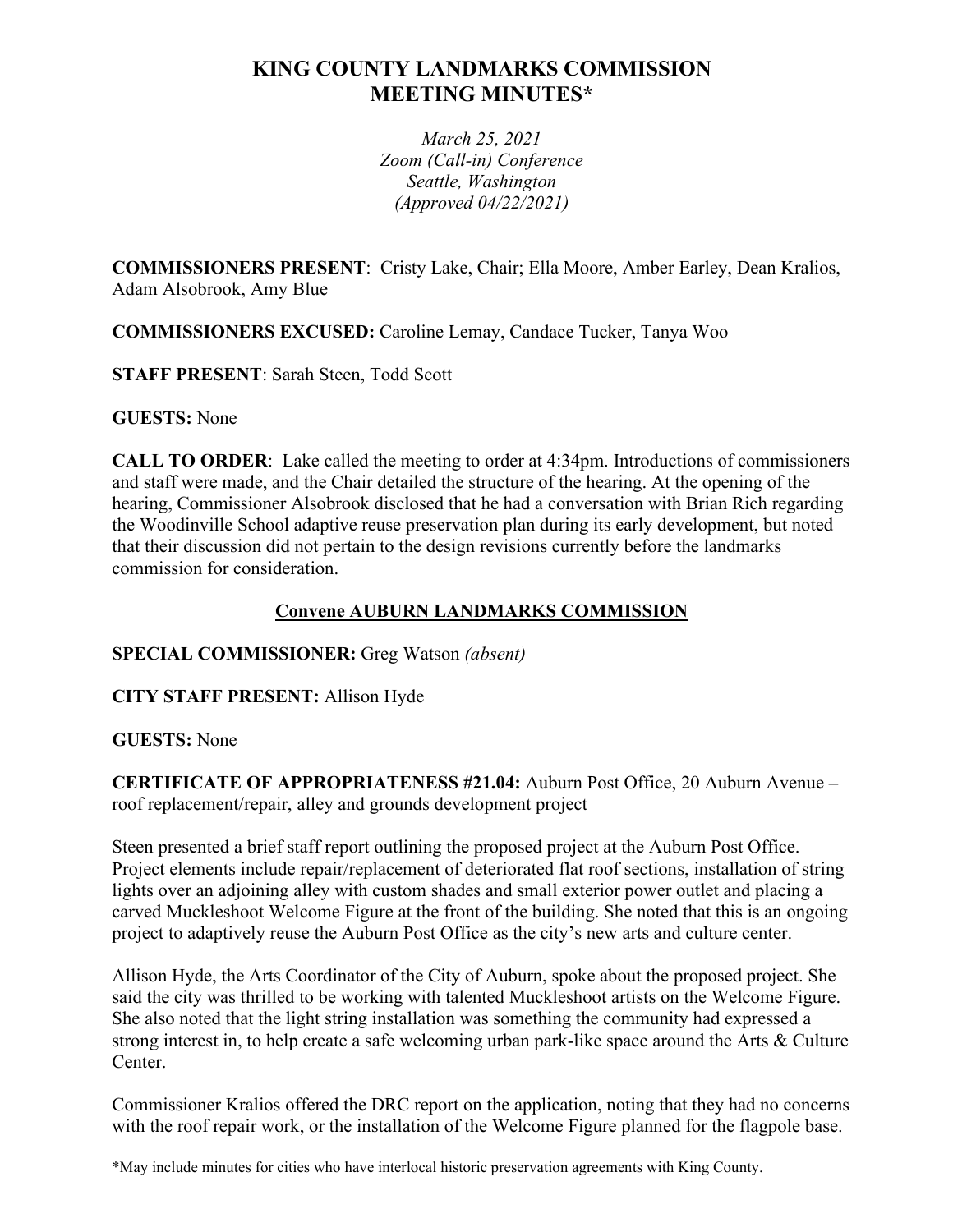King County Landmarks Commission Meeting Minutes March 25, 2021 Page **2** of **10**

He said they asked questions about how the light strings were planning to be attached to the building and recommended the anchors for the light strings be placed in the mortar joints to minimize damage to historic fabric. The DRC recommended approval of the project.

Lake asked if any members of the public wished to speak. Hearing none, the public comment portion of the meeting was closed for commissioner deliberation. Blue and Earley said they had no questions about the project, and consider it to be pretty straightforward.

Blue/Earley moved to approve the project as proposed and recommended by the DRC. The motion passed 6-0.

#### **PUBLIC COMMENT:** None

**ADJOURN:** The ALC was adjourned at 4:53 pm.

### **Convene WOODINVILLE LANDMARKS COMMISSION**

#### **SPECIAL COMMISSIONER:** Phyllis Keller

#### **CITY STAFF PRESENT:** None

**GUESTS:** Jordan Kiel, Susan Conway, Philip Chrisofides

**CERTIFICATE OF APPROPRIATENESS #18.24** *(amendment)***:** Old Woodinville School, 13205 NE 175th Street **–** proposal to revise approved design of south elevation

Steen presented a brief staff report outlining the proposed design revisions on the south elevation at the Woodinville School. She described what had been previously approved by the landmarks commission in 2018 and detailed changes to the elevator bank design, the metal canopy cover, the south elevation entryways and a rooftop equipment zone.

Applicant Jordan Kiel with Bassetti Architects showcased their proposed design for the south elevation, offering the reasoning behind the requested changes.

Lake asked if there were any members of the public who wished to speak on the project. Hearing none, she asked if commissioners had any additional questions of staff or the applicant. Lake closed the public comment portion of the meeting and requested commissioner deliberation.

Kralios gave an overview of the DRC discussion, noting he was the only commissioner reviewing the application (Tucker was absent, and Lemay had to recuse herself from the project review). Kralios stated he focused on the bulk and scale of the new elevator bank, believing it to be disproportionate to the overall design. Another comment was related to the metal canopy, initially designed to wrap around most of the south elevation entry doors. Kralios thought it presented too heavy a visual intrusion across the elevation. The final concern Kralios expressed at DRC was regarding the proposed new single-entry door to the east of the primary entry in the center of the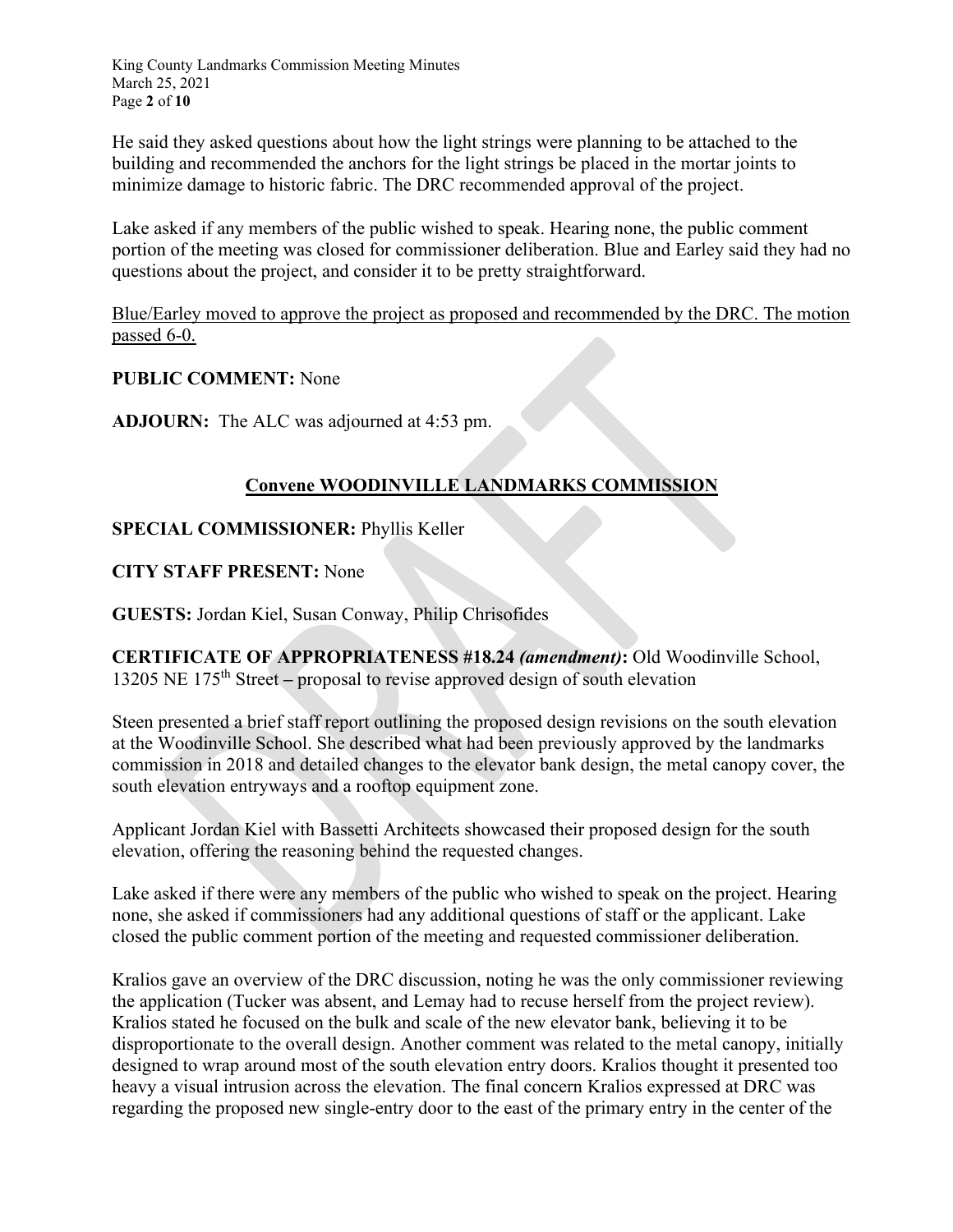King County Landmarks Commission Meeting Minutes March 25, 2021 Page **3** of **10**

south elevation. He requested more information regarding the need to cut another door opening into that elevation.

Earley asked for Kralios's thoughts on the canopy revision presented by the applicants' current proposal (revised after taking DRC comments into account). Kralios thought the current option is the more sensitive approach, which breaks up the canopy between the central entry and the elevator foyer entry. He also wondered whether a glass canopy would help break up the heavy black line of the canopy, though they are difficult to maintain. Earley agreed that glass might help break up the heavy line and offer more visual access to the historic fabric. Alsobrook agreed that glass canopies are a significant maintenance problem and he doesn't support their use. Blue noted that Criterion B is specifically geared toward the reasonableness of applicant objectives and said the metal canopy meets that criteria. She appreciated the applicant's reasoning regarding the elevator bank as it relates to water runoff and saw no issue with the project overall.

Kralios asked if other commissioners wanted to weigh in on the additional entry door proposed for the south elevation. He thought the previously approved openings should be enough for that elevation. Kiel introduced the tenant, Philip Christofides, to explain the circulation needs for the restaurant planned for the space which necessitated an additional door to the east of the central entry. Christofides said they discovered some beautiful historic brick walls on the interior they wanted to keep, which required them to revise the planned circulation patterns in the interior space. The new door will separate public access from service access and is designed to match the width and location of a historic door opening (which would have been filled in and half below grade, as approved in the prior CoA.)

Lake noted the original doors were double doors and asked if there was a reason a single door with sidelights is planned instead. The applicants had no objection to making that opening a double door, except the width may be an issue with ADA code requirements. Alsobrook noted the new door looks like a public access door and should be without sidelight and transom as a reference to the historic doors and to remove less material. Blue concurred with the idea of minimizing the loss of historic material. Kralios agreed, saying the door should read as a service door and requesting the applicant retain and store any historic brick removed. Steen noted that half of the brick proposed for removal is not historic brick – it is infill approved by the previous CoA in a historic door opening now partially under grade. She also cautioned the commission on designing from the podium, stating that the standards addressing compatibility and encouraging material retention certainly apply, but redesigning proposals according to architectural preferences is not an aspect of commission deliberation. Kralios clarified that the brick above the concrete lintel was historic brick. Steen said it was. Christofides noted the service door description is related to a specific restaurant use, and patrons would likely use it as well in certain circumstances.

Blue returned to the criteria, looking at the reasonableness of the project as proposed. Lake said she is comfortable with the current proposal but would recommend the applicants consider a double door in that location. Alsobrook said he would not recommend a double door, as the applicant has already noted that width could be an issue in meeting ADA requirements. Lake rescinded her recommendation. Blue clarified the condition regarding the handling of the removed historic brick, which is to be stored and reused wherever feasible. Kralios showed a photo of the concrete lintel under discussion. Earley asked what height the lintel would be with the new doors, the applicant guessed about 3' from grade. Alsobrook noted the damage already done to the lintel,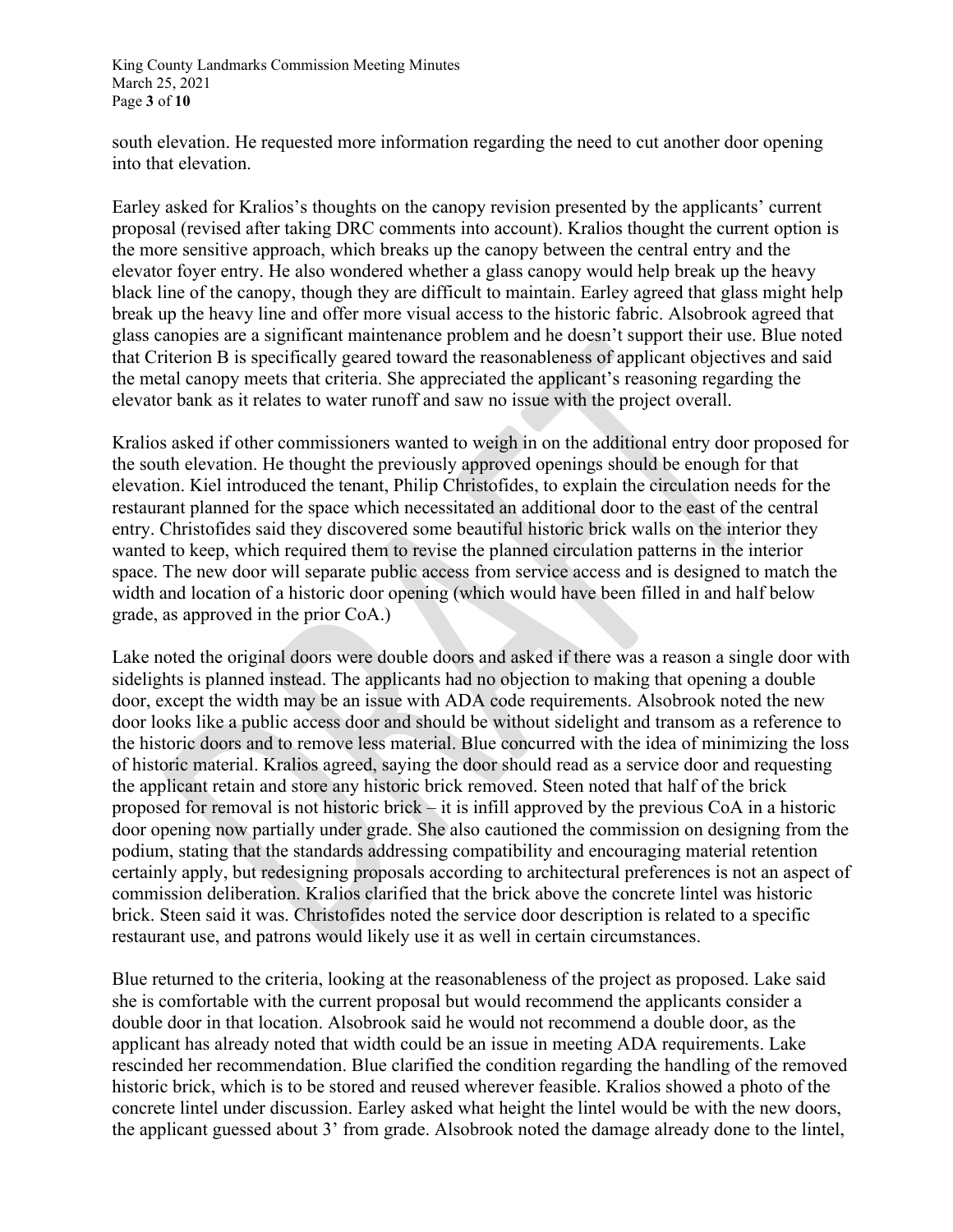King County Landmarks Commission Meeting Minutes March 25, 2021 Page **4** of **10**

which had been ground down, and suggested cutting it for the door opening and leaving remnants in place to indicate where it was historically. Earley suggested leaving that as a recommendation rather than a condition, to allow for potential construction issues. Kralios agreed. Blue said the lintel is not a particularly significant character-defining feature, so would agree with recommending the applicants just consider retaining remnant pieces. She also concurred with conditioning the approval to salvaging historic brick. Lake called for a motion.

Blue/Earley moved to approve amending CoA 18.24 to allow for design modifications to the south elevation of the Woodinville School as presented, including the applicant's preferred option for the canopy, with the condition that any removed historic brick be retained and repurposed. The motion passed 6-0.

### **PUBLIC COMMENT:** None

**ADJOURN:** The WLC was adjourned at 5:41 pm.

# **Convene NORTH BEND LANDMARKS COMMISSION**

#### **SPECIAL COMMISSIONER:** Gardiner Vinnedge

#### **CITY STAFF PRESENT:** None

**GUESTS:** None

### **OTHER BUSINESS:** Special Tax Valuation Application – Glazier's Dry Goods/Volition Brewing, 112 W North Bend Way

Steen presented the staff report on the rehabilitation project on Glazier's Dry Goods building in the North Bend Historic District. She offered an overview of the Special Valuation Program, presented before, during and after photos of the work transforming the building into Volition Brewing, and reviewed each categorical expense for eligibility.

Craig Glazier, owner of the building, described his family's history in downtown North Bend, and offered more detail on each stage of the project. He narrated the history and project process for each photo included in the staff presentation, noting the building had been vacant for 26 years, after his uncle closed his store. Glazier was interested in creating a vibrant space to pull people downtown more consistently and partnered with Volition Brewing to shape the building and lot. He said they have had really positive community response to the new business, and it was one of his most fun he has ever had on a rehabilitation project.

Lake asked if any members of the public wished to speak. Hearing none, she asked if the commissioners had any questions for staff or the applicant. Steen asked if the commissioners had any questions or concerns regarding the list of expenses submitted. The general answer was no. Vinnedge commented that both he and the community were pretty excited about this project, and that the building is important both to the Glazier family and to downtown North Bend. He said to have it back in circulation was a big deal. Lake called for a motion.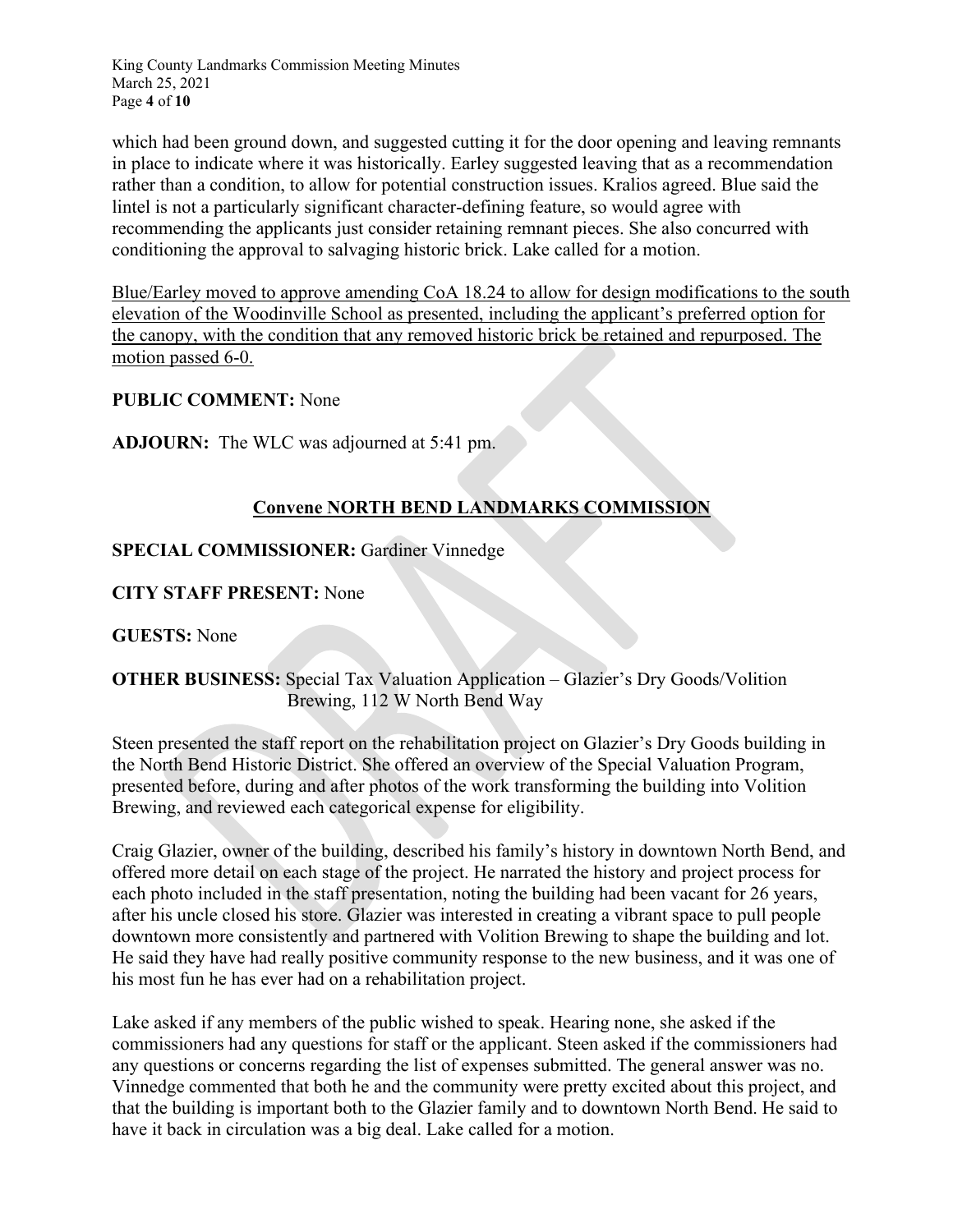Blue/Vinnedge moved to approve the eligible rehabilitation costs for the Glazier's Dry Goods building Special Valuation application as submitted, with a total amount of \$423,904. The motion passed 7-0.

#### **PUBLIC COMMENT:** None

**ADJOURN:** The NBLC was adjourned at 6:00 pm.

# **Convene SHORELINE LANDMARKS COMMISSION**

#### **SPECIAL COMMISSIONER:** Andy Galuska

#### **CITY STAFF PRESENT:** Cate Lee

**GUESTS:** Wendy DiPeso, Janet Way, Bob Hubenthal, Carrie Nelson, Vicki Stiles, Kenneth Hong, Steve Zenke, Lance Young, Richard Ellison, Patty Hale

#### **PUBLIC HEARING – Request for Reconsideration, Naval Hospital Chapel landmark boundary decision**

Chair Lake stated the reason for the hearing was to review a Request for Reconsideration of the eastern boundary of the Naval Hospital Chapel designation submitted by the building owner, DSHS. Lake outlined the public hearing meeting structure and order of procedure.

Steen gave a presentation on the background of the nomination process with regards to the Chapel and the legal framework for the Request for Reconsideration as part of the appeals process. She offered a description of the argument put forward by DSHS to justify reconsideration of the commission's decision and redraw the boundary. She then showed site photos keyed to a map and aerial photos with relevant measurements of the site and delineated what is within the commission's purview to consider at this hearing.

Lake invited the owner/applicant to present their argument for reconsideration of the eastern boundary of the designated site. Bob Hubenthal with DSHS thanked the commission. He then described the commission's discussion at prior hearings related to DSHS' interest in potentially developing an area north of and adjacent to the existing lower parking lot. He believes the initial intention of the commission in crafting a compromise on the eastern boundary was to exclude the north section to accommodate the DSHS' future plans, and the discussion became confused and excluded the southern section instead. Hubenthal introduced Kenneth Hong, with the Washington State Attorney General's Office, to speak on behalf of DSHS about the reconsideration request.

Hong detailed DSHS position with regard to the reconsideration request, noting the request was based on inconsistencies in the commissioner's discussion at the January meeting. He walked through specific comments made by commissioners during the deliberation period included in the request based on his analysis of the audio record of the hearing.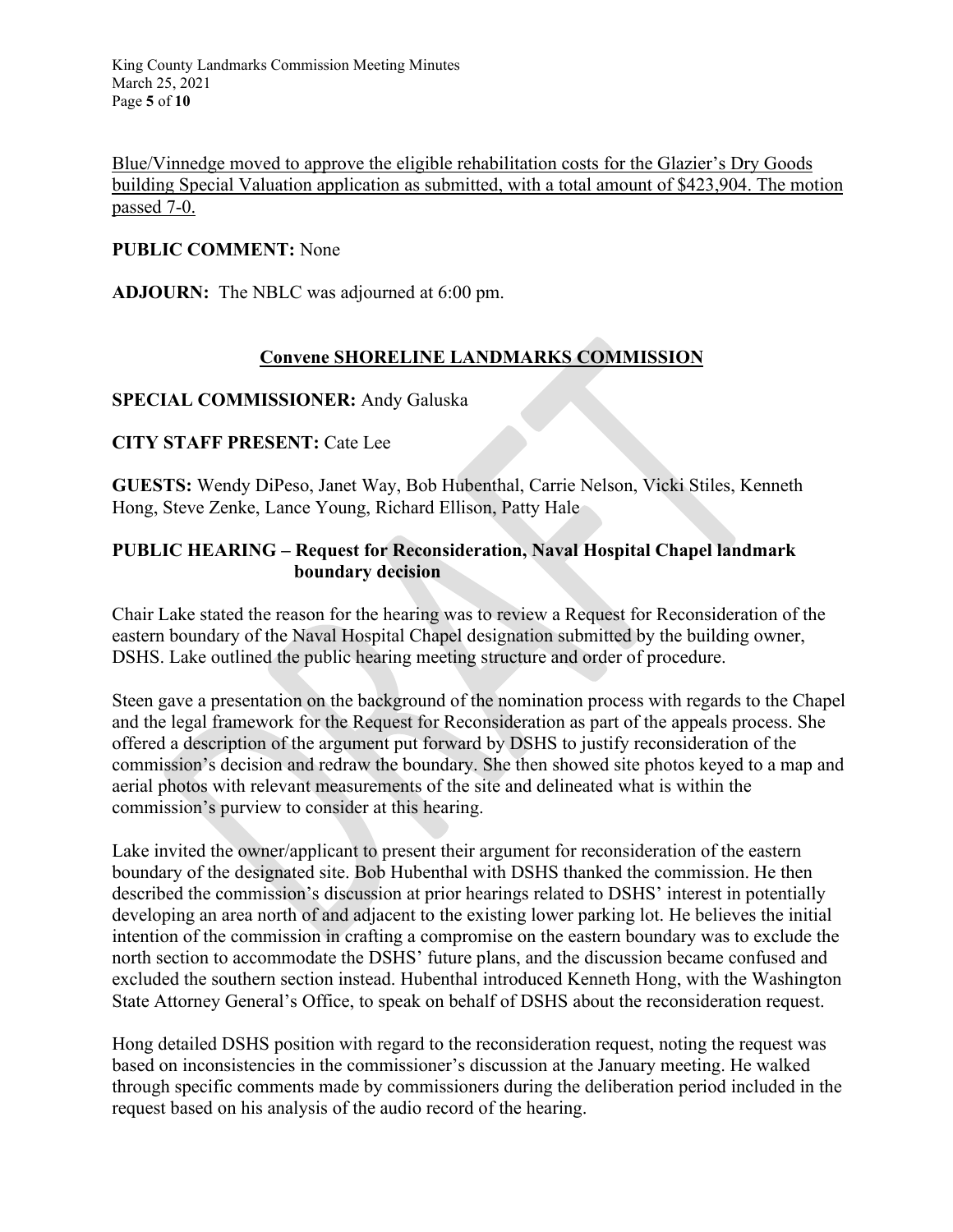King County Landmarks Commission Meeting Minutes March 25, 2021 Page **6** of **10**

Lake thanked the applicants, then opened the floor to public comment, requesting those who wished to speak to please use the raised hand feature in the Zoom platform.

Janet Way, on behalf of the Shoreline Preservation Society who put forward the Naval Hospital Chapel nomination, spoke in opposition to revising the eastern boundary of the landmark site. They support the commission's decision at the January hearing, and believe the designation should be determined based on what is important for the landmark and not the future plans of the owner. Way referenced recent tree cutting on the Chapel site. She said the 60' wide northern section now under consideration for removal from the landmark boundaries contains important native forest growth.

Steve Zenke, with TreePac, spoke in opposition to revising the eastern boundary, citing the importance of the habitat on the Chapel landmark site. He believes the landscape which includes Pacific Madrone, Western Red Cedar and Douglas Fir, was in place at the time of the Chapel's construction and makes the site unique, and he believes it should be protected. He noted there are other areas that DSHS could expand parking.

Lance Young spoke in opposition to revising the eastern boundary. Young said the commission recognized the importance of setting to the feeling of the Chapel in its designation. He contends that maintaining the landmark designation over this part of the site would allow for additional outside review of any development there in the future. There are other parking lots on the campus which are often not fully utilized.

Victoria Stiles, Executive Director of the Shoreline Historical Museum, spoke in opposition to revising the eastern boundary. She noted that forested setting is an important part of the Chapel's significance. Stiles attended the January hearing, and while agreeing that there was some confusion during the commission's deliberation, contends that the commissioners were careful and thorough in their deliberation and final decision.

Richard Ellison spoke in opposition to revising the eastern boundary. He contends the plants within the site are unique, particularly the young and healthy Pacific Madrones, and the area DSHS wishes to remove is acting as a buffer protecting the trees and landscape closer to the Chapel. He believes the whole Chapel area's habitat should be restored.

Wendy DiPeso spoke in opposition to revising the eastern boundary. She noted there was some confusion during the commissioner deliberation, but believes the commission made the right choice in defining the site how they did. The northern area being reconsidered is much closer to the Chapel, and she believes a parking lot there would be visible from the Chapel building. She asked what the priorities are with this site, and reiterated that if the boundaries remain as designated, DSHS can go through the design review process if/when they need additional parking on the campus. DiPeso also contends that DSHS cherry-picked the commissioner's comments at the January hearing to make their argument for reconsideration. She also referenced the recent tree cutting on the site.

Maralyn Chase, a local resident, spoke in opposition to revising the eastern boundary. She contends that possible future development is not a strong argument for excluding a portion of the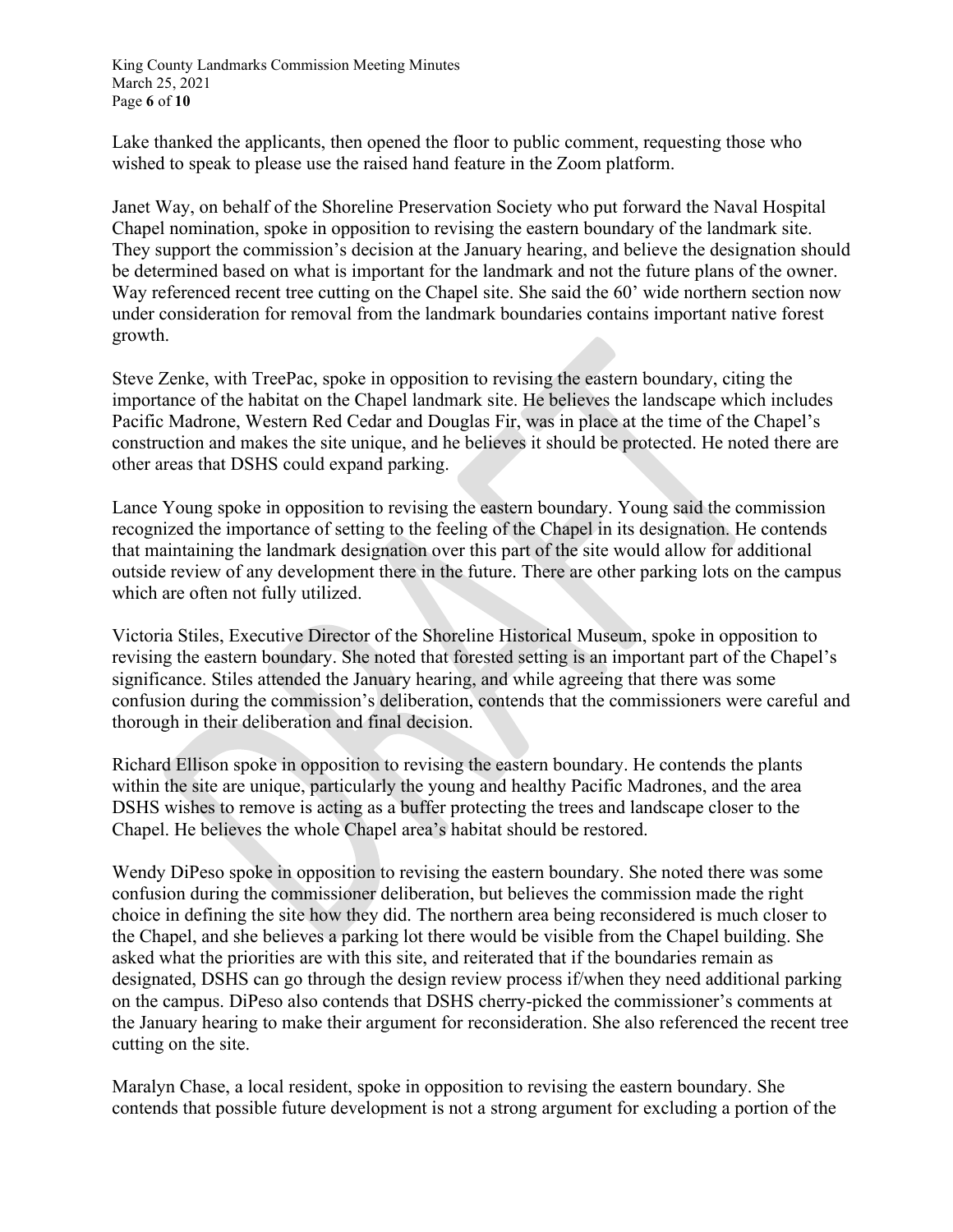King County Landmarks Commission Meeting Minutes March 25, 2021 Page **7** of **10**

site. She agrees with comments made by other members of the public on the importance of the trees to the character of the Chapel site.

Carrie Nelson, representing DNR (landowner), addressed the public comments related to trees recently cut on the site, stating they were identified as hazard trees by DNR foresters. Trees are not removed arbitrarily by DNR, and those which were cut down were left in place to contribute to the habitat of the site. Nelson also noted DNR's support of DSHS request for reconsideration, though they did not sign on as one of the applicants in the request.

Lake asked if any other members of the public wished to speak. Hearing none, she asked if there were any closing comments by members of the public who had spoken.

Steve Zenke said he disagreed with Nelson's characterization of the trees removed as hazardous. He also said the issue is encroachment into the area surrounding the Chapel which he believes would affect the character of the historic site. DSHS could come before the commission with any future development plans.

Lance Young reiterated his support for the original designation decision. He thinks a more environmentally conscious solution would be more appropriate.

Janet Way reiterated her support for the boundaries as designated, reciting a Joni Mitchell quote. She said the commission made a brave decision that is worth defending. The forest is protecting the Chapel and the environment as a whole.

Wendy DiPeso said they are trying to protect a sanctuary created for people who had experienced war. She said the commission carefully considered significant features in their deliberation and encourages the commission to take a stand to maintain the designation boundaries.

Richard Ellison said if a section was removed from the protected site, they would not have the opportunity to develop a restoration plan for the area.

Lake thanked the public for their comments and invited the applicants to make closing comments.

Bob Hubenthal noted that DSHS has been a good steward of the Chapel over the last 60 years. He found it unusual the commission would proceed with a landmark designation over the objections of the property owners and appreciates the commission's efforts to find a middle ground at the January hearing. DSHS submitted the request for reconsideration based on inconsistencies during that deliberation, and he believes what was discussed in terms of the eastern boundary was not what was ultimately approved. A compromise was intended, he contends, but the end result was of no value to DSHS.

Kenneth Hong also spoke, noting the issue up for consideration at this hearing is whether the deliberations and the end result were consistent. He suggested the commission review the discussion details, saying it's clear there was some confusion during the commission deliberation.

Chair Lake invited the commissioners to ask questions of staff or the applicant.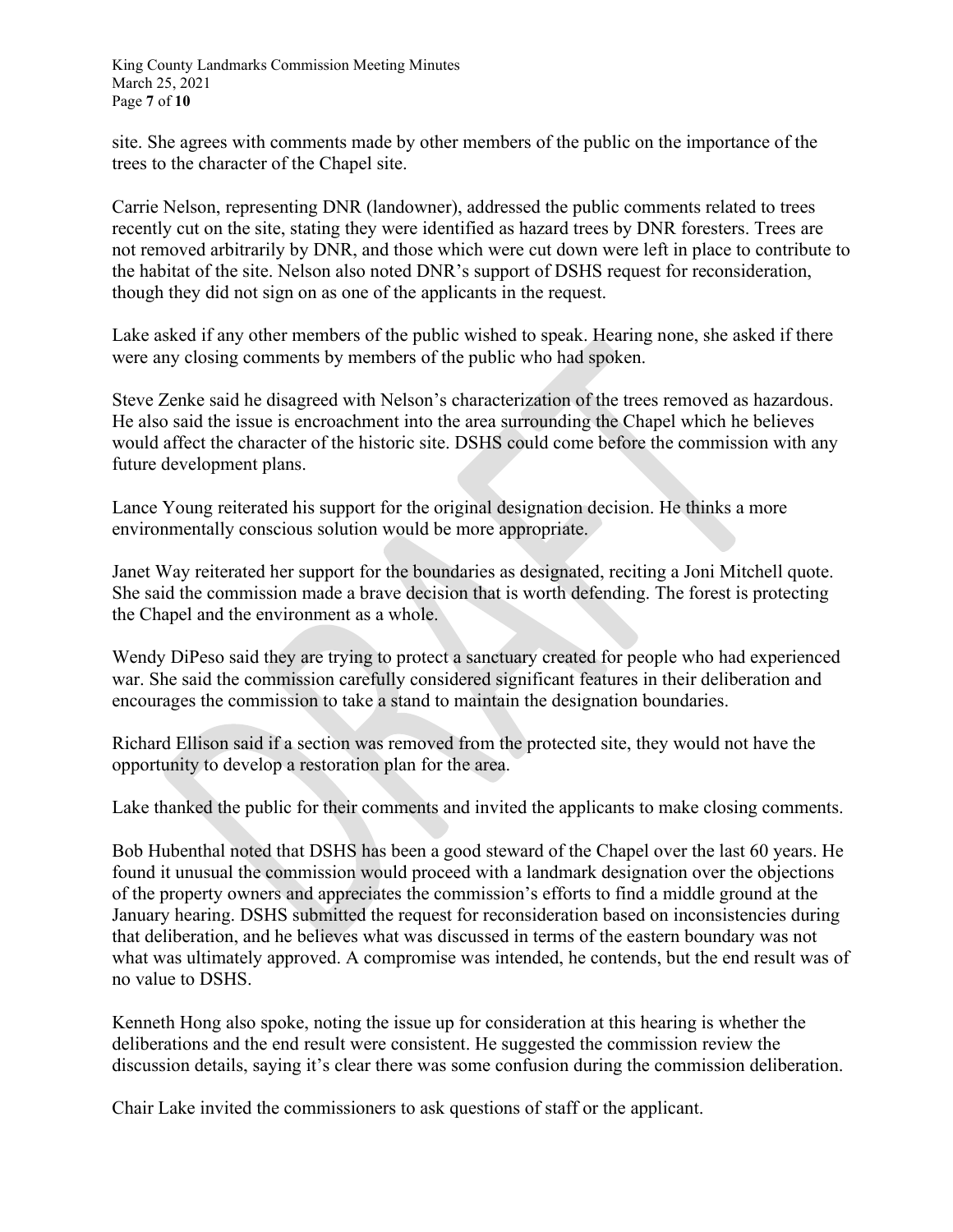King County Landmarks Commission Meeting Minutes March 25, 2021 Page **8** of **10**

Commissioner Blue thanked members of the public for their comments and reminded the public that the commission's authority does not extend to habitat protection or include environmental considerations in decisions. From a legal standpoint it would be inappropriate for the commission to consider environmental concerns in its decision-making beyond associated historic setting. Blue said the commission's role is to evaluate the extent to which the proposed boundary change would actually compromise the forest setting of the Chapel itself.

Blue then reported on her site visit, noting commissioners and staff spent a good amount of time walking the site to assess impacts of a boundary revision on the setting from the perspective of the Chapel building. She said they paid specific attention to how removing trees from the lower north section, an area which already had a number of downed trees, would affect the canopy as viewed from the Chapel. Blue thought the buffer would not be overly compromised by the removal of the northern section. She says the setting near the Chapel maintains its intended feeling of serenity as there are still a significant number of trees between the Chapel and the road which will remain. In her opinion, revising the boundaries would not compromise the integrity of the site.

Lake asked Steen to display the site visit photographs. Lake narrated her observations through the site views, specifically noting the visual distance between the revised boundary and the Chapel. Earley asked if the commissioners who visited the site reviewed the southern sections proposed to be re-included in the boundary. Lake said not specifically, noting it was forested. Blue stated it was farther from the Chapel building, and they were focused on looking at the northern boundary change in relation to the Chapel. Steen showed photos of the section south of the lower parking lot, explaining how the road curves up toward the Chapel bounding the site. Lake said the northern section was flatter than she expected and the steep hill to the south starts at the 60' line (the existing parking lot.) Steen further explained the topography of the site through site photos. Blue also noted that the flat northern area is less forested in general, especially near the existing parking lot. She thought the topography would help protect the viewshed from the Chapel.

Lake closed the public comment section and opened commissioner deliberation. Earley said it seemed like the issues under discussion included whether revising the boundary impacts the historic setting and whether the decision made by the commission at the January hearing was based on incorrect information or misunderstanding. With regard to the January decision, Earley believes that by the time the motion was made all commissioners understood pretty clearly that the northern was being included and the southern portion excluded. She said that while the discussion itself had some points of confusion; at the end of deliberation she was clear about what she was voting for in terms of the final boundary determination.

Blue said she wasn't in the January meeting, but after weighing the impact of the boundary change on the Chapel, she said she would approve a boundary change. Kralios and Earley clarified that Blue would be comfortable revising the boundary as requested, and Blue said she was. Earley said she would like to have more information on the southern section, to assess whether it should be reincluded. Blue said that when touring the site, they had discussed whether continuing the 60' line south (following the top line of the lower parking lot) would actually impact the site. Lake said that the southern forested section is not at all visible from the Chapel site and is only seen from the road on the hill. Earley asked Steen to display the requested boundary. Steen also clarified that the reason she didn't photograph the southern section during their site visit is because they were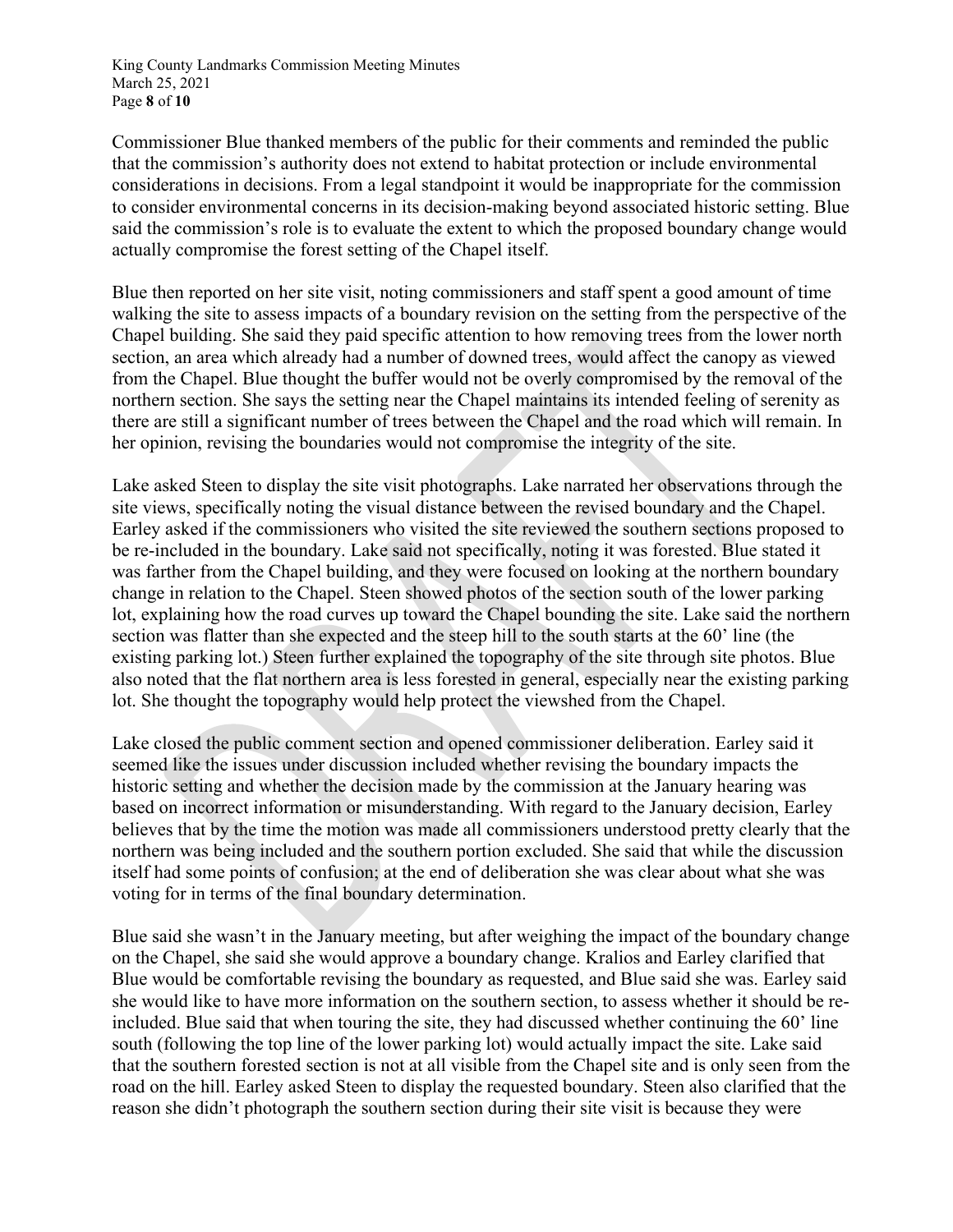King County Landmarks Commission Meeting Minutes March 25, 2021 Page **9** of **10**

focusing on impact to the Chapel, and she didn't believe the southern section would have a significant direct impact on the Chapel building either way.

Kralios recalled that the initial request from DSHS was a straight line through the site (along the top line of the lower parking lot.) He went on to say that at the January hearing he had pointed out that the Chapel sits 15-20' higher topographically, that its removed both horizontally and vertically from the lower area around the existing parking lot. It had a decent buffer around it already. He said that landscape was a difficult issue because of its potential transience, so he believes vegetation is less critical than the actual land area around the Chapel. Lake noted that a consistent issue with this nomination has been that there are no clearly defined boundaries to the site.

Blue asked the commission in general if they believed excluding the northern section would impact the setting of the Chapel. Alsobrook said he wanted clear coordinates from the site plan read into the record as part of the motion so there is no lingering doubt on the boundaries. Alsobrook took issue with the applicants' assertion that he did not understand what was being voted on at the January hearing, and has decided to abstain from voting on the matter due to negative feelings toward the applicant for what Alsobrook perceives to be a personal attack on him.

Moore recalled that a clear boundary delineation was requested in the November hearing. Earley said yes it was, so coordinates were included in the landmark designation map at the January hearing, but not read in as part of the motion. Earley said that based on the photographs, she believes removing the 60' northern section would cause enough of a difference in the forested area to impact the Chapel. Moore agreed.

Kralios asked staff if development occurred adjacent to the site, would that come before the landmarks commission or KCHPP staff. Steen said that if the development was outside the designated boundaries, it would not come before her or the commission for review. Todd Scott said any Section 106 review goes to City of Shoreline, and King County staff only comments if asked to by the city. Earley noted that not every action would fall under Section 106 cultural resource review anyway. Scott said that in the end the Chapel and its context is the focus, so the question before the commission is to determine what the critical area is around the Chapel that is necessary to maintain its context.

Lake said she also clearly understood what she was voting on at the January hearing. But having walked the site, she doesn't feel that removing the flat section would change the feeling of the Chapel. Scott noted that Fircrest is a large, evolving campus, and additional development is to be expected. Kralios said that given the proximity of the Chapel to the north, development there would have a greater impact on the Chapel than it would in the area below it, especially with the elevation distance. He thinks the remaining buffer is enough to support a boundary revision.

Discussion continued on what coordinates had been submitted and how to include them in a motion. Steen reminded the commission that a motion can be made, discussed and voted on, even if there were competing views on the appropriate approach. Kralios asked for the revised boundary map to be displayed. Alsobrook reviewed each coordinate on the map. Discussion continued on